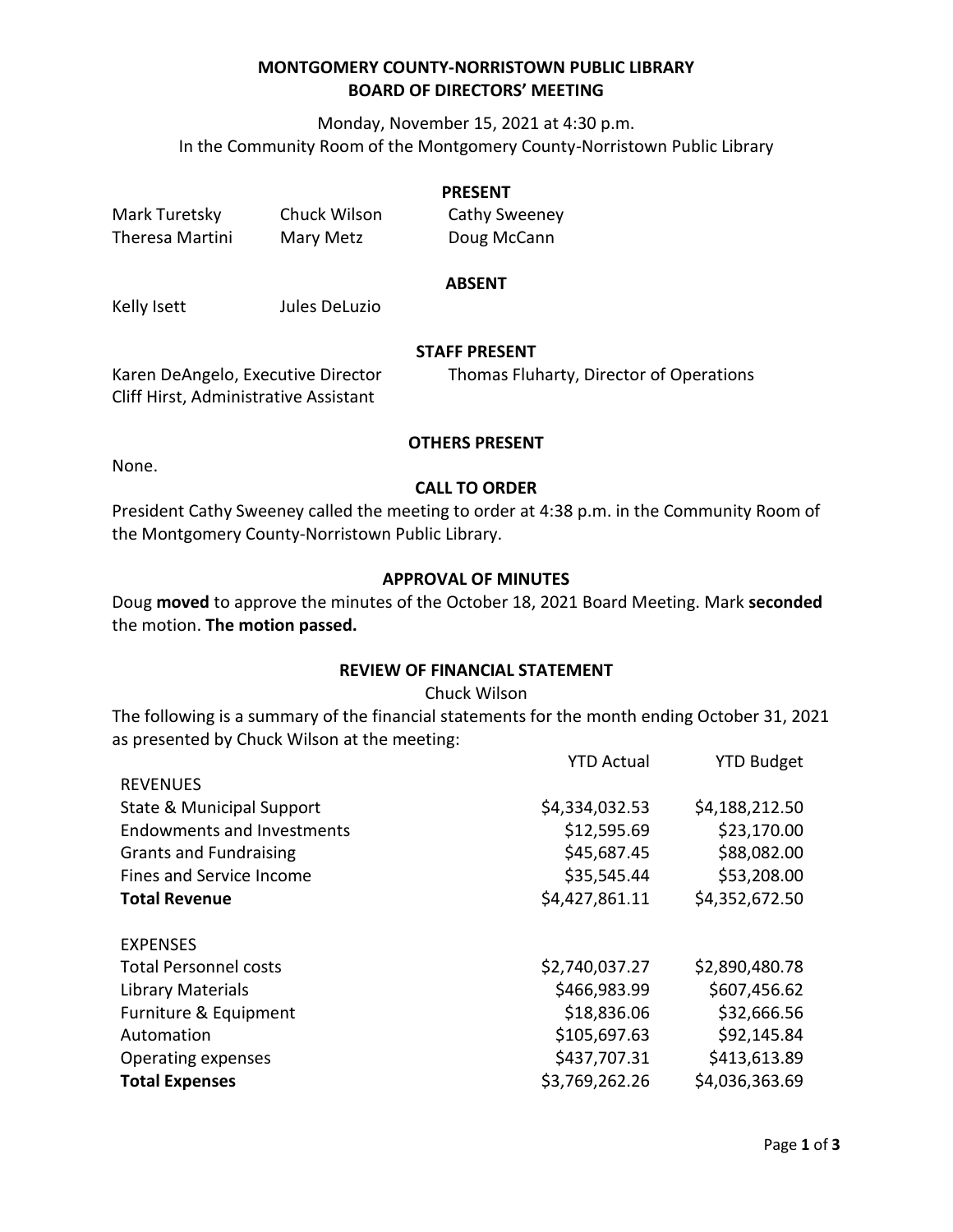# **MONTGOMERY COUNTY-NORRISTOWN PUBLIC LIBRARY BOARD OF DIRECTORS' MEETING**

Chuck reviewed the financial statements ending October 31, 2021. Total revenue is favorable to budget. Total expenses are also favorable to budget.

Theresa **moved** to file the financial statements for audit. Mary **seconded** the motion. **The motion passed.** 

# **APPROVAL OF BILLS OVER \$1,000**

Chuck reviewed the bills over \$1,000.00 for November to date 2021. Mark **moved** to approve the bills over \$1,000.00. Doug **seconded** the motion. **The motion passed.**

# **PRESIDENT'S REPORT**

Cathy Sweeney

Cathy noted that the annual appeal has gone out. Mark will serve on the Policy and Planning Committee next year, but as a non-board member. The board is seeking two or perhaps three new members.

# **EXECUTIVE DIRECTOR'S REPORT**

Karen DeAngelo

Karen presented her report. Health insurance premiums will be going up 2.2% in 2022. We committed to another two-year contract with Delaware Valley Health Trust. Dean Dortone of Montgomery County asked for assurance that any increase in the County appropriation for 2022 be applied to staff pay equity; Karen gave him this assurance. Karen will be asking the board to authorize a full time human resources staff person for 2022. This position will add about \$85,000 (including benefits) to the personnel budget. Karen will make arrangements for the Finance Committee (Board President, Board Treasurer, Li Kang, and Karen) to meet before the end of the year to work on the 2022 budget. MC-NPL was awarded a \$40,000 MontcoStrong Non-profit Resiliency grant from the Montgomery County Commerce Department. Karen has authorized Security to tow vehicles that block our dumpsters and receiving department. Heating in the building continues to be uneven.

# **DISTRICT CONSULTANT'S REPORT**

Tracey Reed

Tracey Reed was not present. Her written report was provided to all board members.

# **FRIENDS OF MONTGOMERY DISTRICT LIBRARY CENTER REPORT**

Doug McCann

The Friends have postponed their fundraising event. The Friends' monthly meeting is tomorrow.